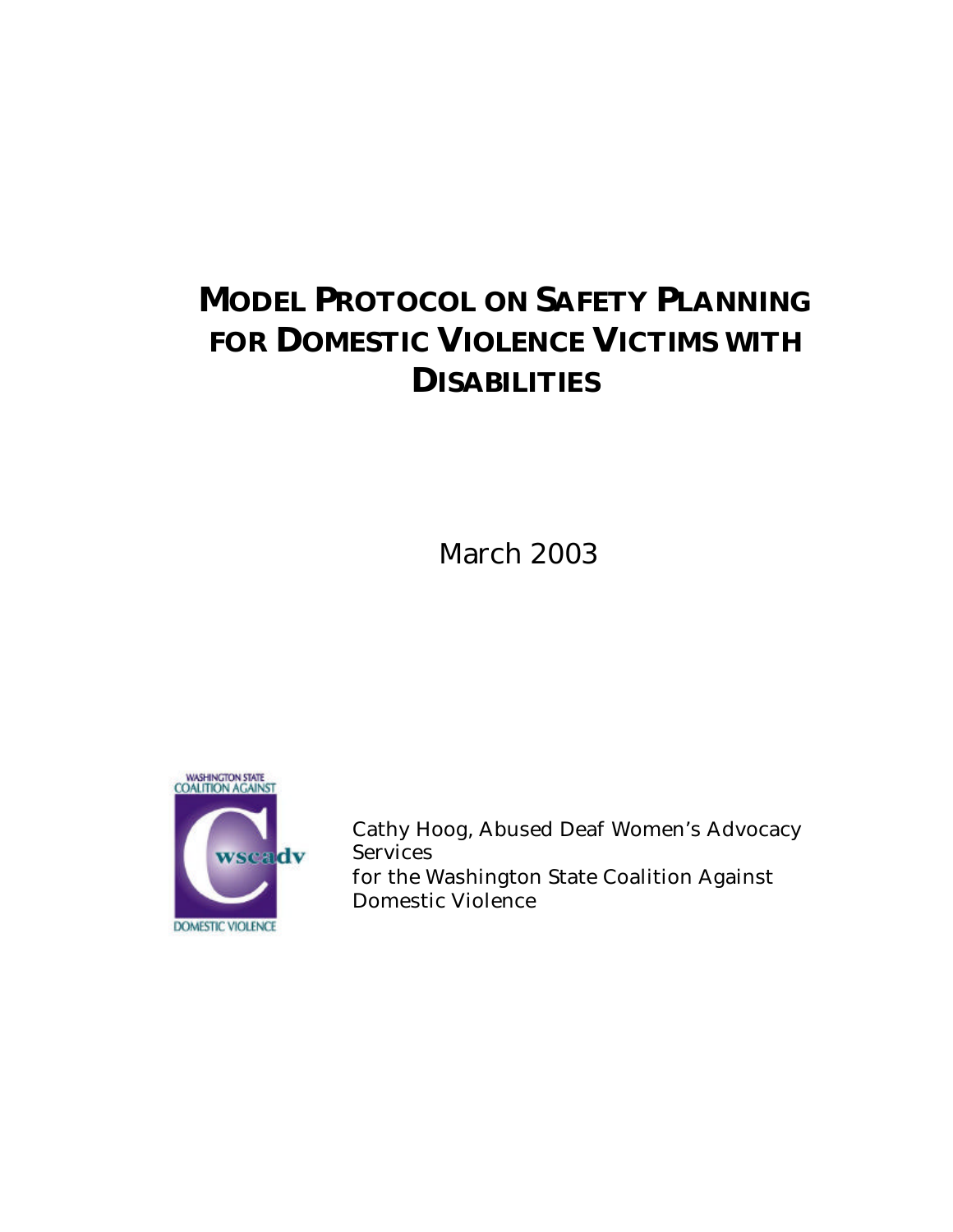### **ACKNOWLEDGEMENTS**

The Washington State Coalition Against Domestic Violence is indebted to the author and project co-coordinator, Cathy Hoog, for her tireless efforts and extraordinary insights in creating this document.

The Washington State Coalition Against Domestic Violence is appreciative of the critical thinking and goodwill of the members of the advisory committee who have given their time, expertise and support for this project. We would also like to thank the staff of the Washington State Coalition Against Domestic Violence and the staff of Disability Services ASAP (A Safety Awareness program) of Safeplace in Austin, Texas for their support and expertise. Special thanks also to Christine Olah of WSCADV for formatting and editing this guide.

#### **Advisory Committee:**

Cathy Hoog, Disability Project Co-Coordinator and Community Advocacy Coordinator, Abused Deaf Women's Advocacy Services

Laura Law, Director of Housing Support Services and Advocate, YWCA Anita Vista Transitional Housing Program

David Lord, Attorney, Washington Protection Advocacy Services

Karen Mitterer, Private Attorney, Disability Advocacy

Ginny Ware, Transitional Housing Program Manager, Advocate, New Beginnings for Battered Women and their Children

Leigh Nachman Hofheimer, Disability Project Co-Coordinator, Washington State Coalition Against Domestic Violence

This project was supported by funding from the Washington State Department of Social and Health Services, Children's Administration, Division of Program and Policy. Points of view in this document are those of the author and do not necessarily represent the official position or policies of the Washington State Department of Social and Health Services.

This project was supported by Grant No. 2002-FW-BX0006 awarded by the Violence Against Women Office, Office of Justice Programs, U. S. Department of Justice. Points of view in this document are those of the author and do not necessarily represent the official position or policies of the U.S. Department of Justice.

Permission to reproduce any portion of this guide is granted, on the condition that the Washington State Coalition Against Domestic Violence and author Cathy Hoog are credited.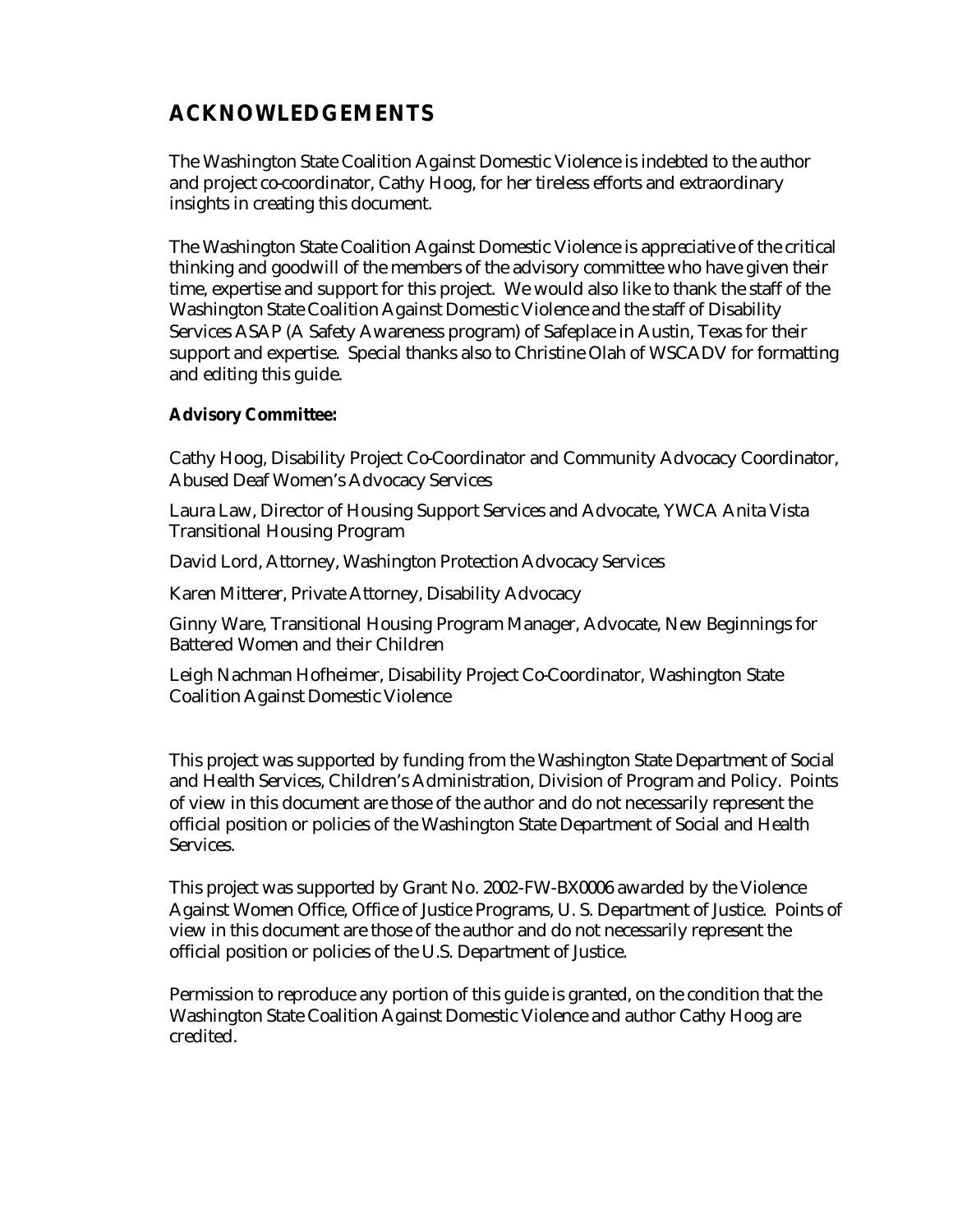# **Model Protocol on Safety Planning for Domestic Violence Victims with Disabilities**

The goal of this protocol and recommended policies is to support domestic violence agencies: to increase their safety planning services to people with disabilities and advance self-determination for people with disabilities by offering safety planning that is cognizant of environmental and social barriers. This protocol builds on the existing safety planning knowledge of domestic violence programs. Basic safety planning strategies will not be reviewed in this document.

Domestic violence agencies can use this document to examine their current safety planning practices and institute new practices that address the safety issues of victims with disabilities. Review the following protocol and your agency's current practices to devise a plan for improving your agency's safety planning services, perhaps by adding the sample safety planning questions (see Appendix) to your agency's routine safety planning activities.

One of five women is limited in a major life activity by a disability, and one in ten have a serious disability, according to the U.S. Census.<sup>1</sup> Although conflicting information exists, current research<sup>2</sup> leads us to believe that the incidence rate of domestic violence against women with disabilities is about the same as any other group of women, yet victims with disabilities are more likely to stay longer in an abusive situation and have fewer options for safety due to systemic and physical barriers in the community.

The Americans with Disabilities Act was passed only a little more than ten years ago, and many adults with disabilities have had a lifetime of negative encounters with social service and criminal justice systems. As a result of prior ineffective remedies and harmful consequences, victims may be hesitant to use systems and resources as a part of safety planning. Victims may have a fear of becoming institutionalized in a nursing home or rehabilitation center, or other loss of selfautonomy, if abuse is disclosed to system representatives.

This protocol seeks to strengthen domestic violence advocates' skills in identifying barriers to safety for victims with disabilities and build skills in developing creative solutions to safety planning. Victims with disabilities face

 $\overline{a}$ 

<sup>&</sup>lt;sup>1</sup> Americans with Disabilities: 1997, by Jack McNeil, U.S. Census Bureau, Current Population Reports P70-73, Washington, D.C., March 2001 (revised August 2002).

<sup>2</sup> "Violence Against Women with Disabilities", a white paper for the conference *Preventing and Intervening with Violence Against Children and Adults with Disabilities*, May 2002. Prepared by Margaret A Nosek, Ph.D, Rosemary B Hughes, Ph.D, Heather B Taylor, Ph.D, and Carol Howland.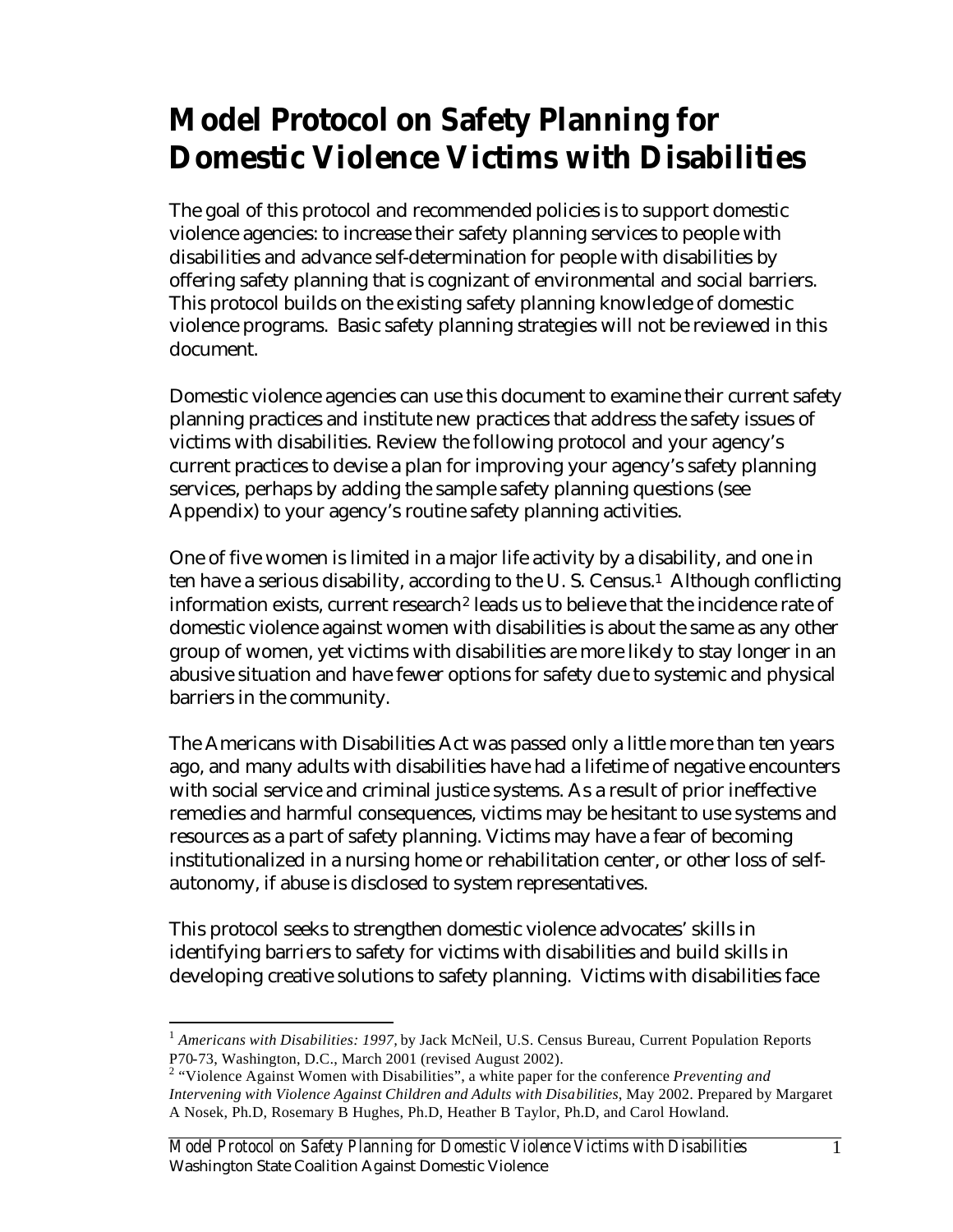both life-generated and batterer-generated risks to their safety, and safety planning should acknowledge both of these dynamics for the best possible planning process.

There are many different types of disabilities, each having a unique effect on safety planning. People with disabilities often require assistance to perform activities of daily living. These activities may include getting up in the morning, getting in bed at night and everything in between. Cooking and cleaning, personal grooming, use of public transportation, budgeting, engaging in social activities—all of these activities may take a little more time or may take a whole new way of doing things.

Gaining an understanding of the individual barriers a victim with a disability faces can further an advocate's understanding of systemic discrimination and bias and identify the social change efforts needed to remove barriers and increase community involvement.

Advocating on behalf of victims with disabilities will begin to challenge the assumptions that advocates may have about their roles, where they advocate, how they advocate, and the questions they ask when safety planning. Learning to identify discrimination and offering proactive remedies will provide individual victims the best services available and change advocate work practices. <sup>3</sup>

 $\overline{a}$ 

<sup>3</sup> To review additional information to enhance program and agency accessibility, see *Increasing Agency Accessibility for People with Disabilities: Domestic Violence Agency Self-Assessment Guide,* Cathy Hoog for the Washington State Coalition Against Domestic Violence, Seattle, WA, January 2003, www.wscadv.org.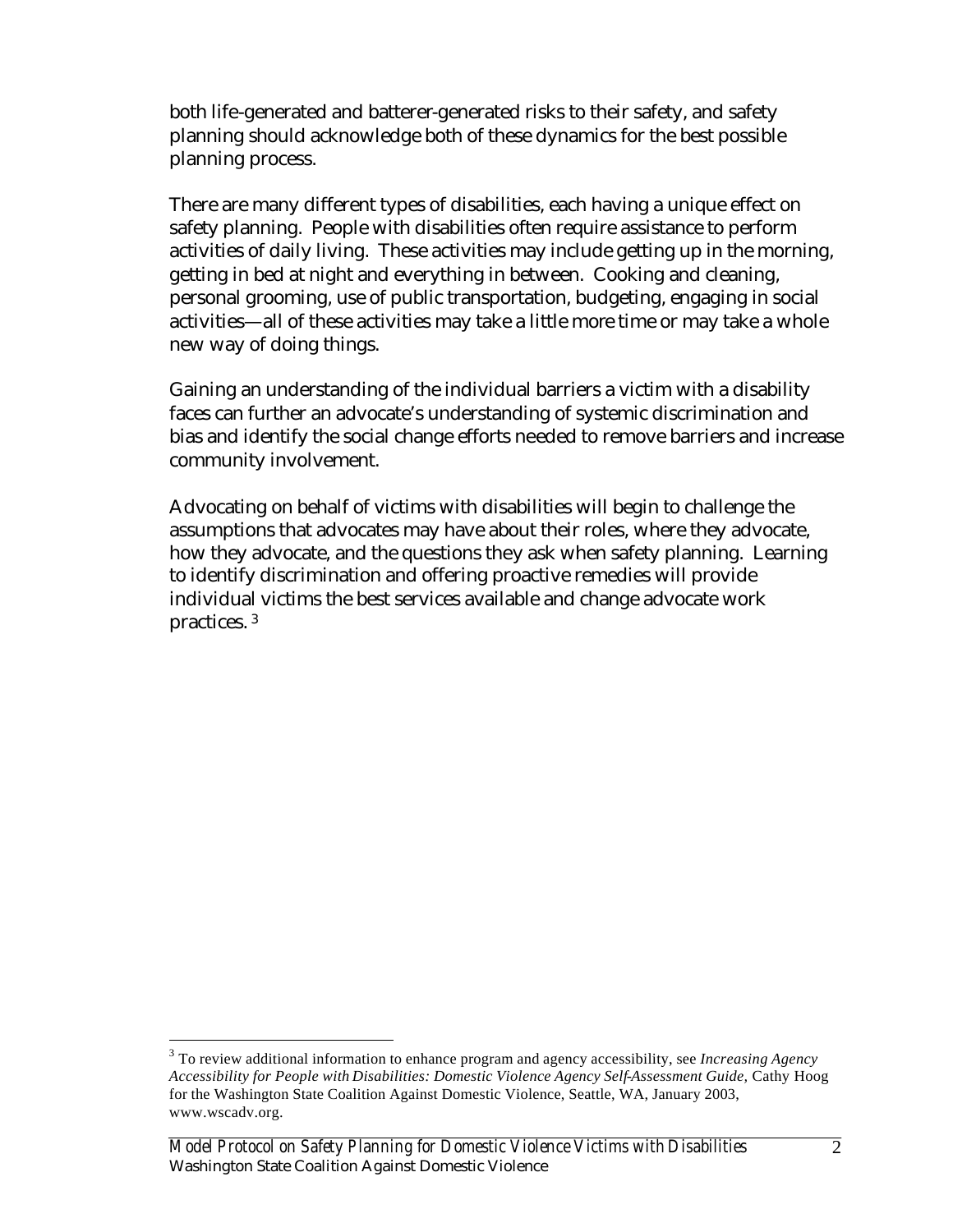## **Recommended Policy**

[Name of agency] shall work to ensure meaningful safety planning for all recipients of services by developing and implementing a comprehensive safety planning process that includes a range of options for people with disabilities and considers the following:

- The victim is the expert on what safety techniques will work best for them.
- Safety planning efforts should consider how the victim's disability impacts the safety plan.
- Safety planning efforts should consider how abusers could take advantage of barriers which prevent a victim from using domestic violence services or other services.
- Safety planning efforts should consider possible disability issues of the abuser or other family members and how that impacts the victim's safety planning strategies.
- Safety plans should be reviewed and updated periodically as the victim's situation changes.
- Safety planning materials should be presented in clear language, with an interpreter if applicable, and materials should be available in alternate formats.
- Safety planning efforts should consider other disability resources.
- Safety planning efforts should include knowledge of adaptive devices for people with disabilities and updated resource information on new technology to improve safety.
- Staff should receive ongoing training to discuss issues raised in safety planning for victims with disabilities to enhance skills.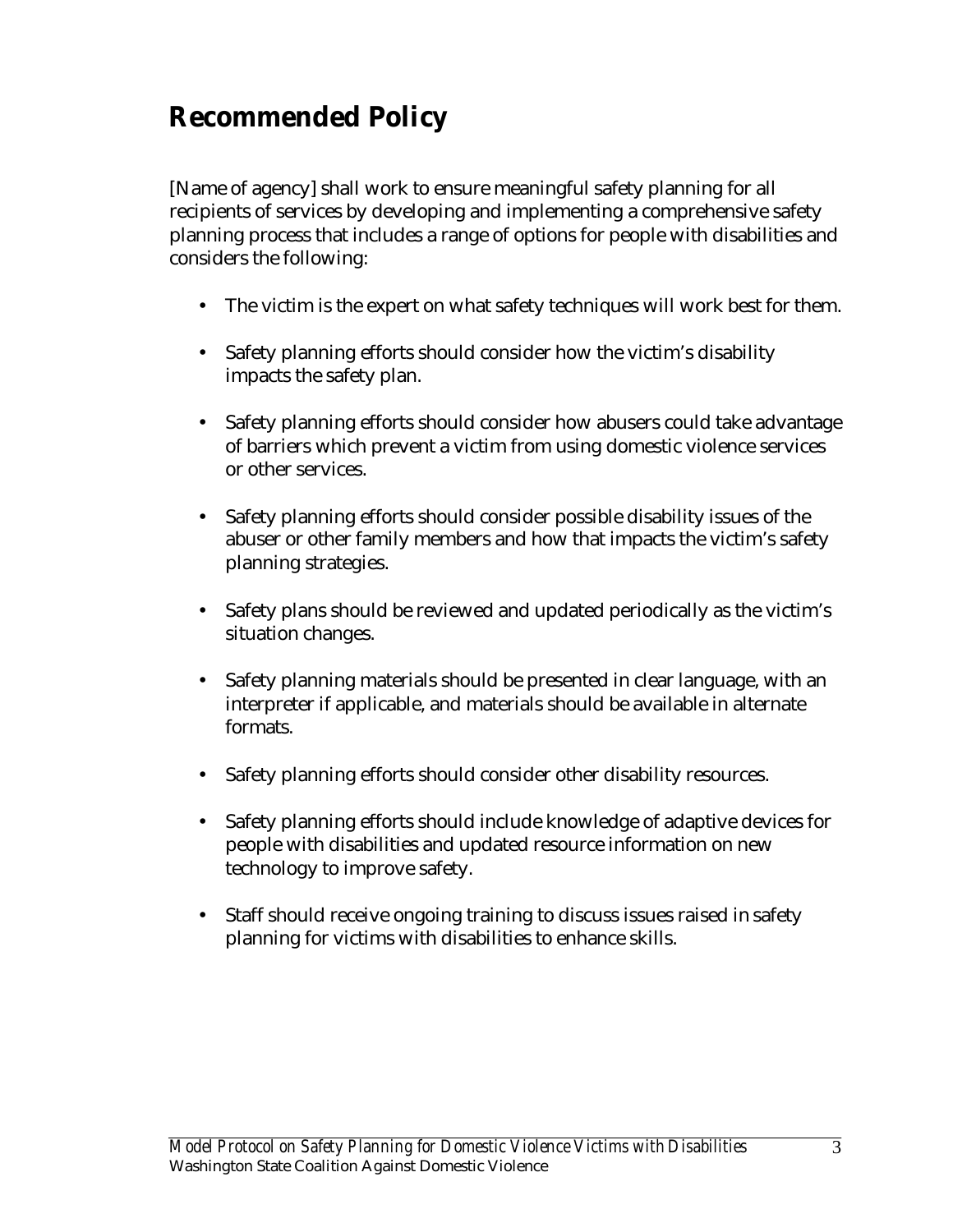## **Recommended Procedures**

## **Overview**

The advocate should consider the victim as the expert on identifying safety techniques which they would be willing to use. Ask the victim what strategies they used in the past and in the current situation. There are a wide variety of individual preferences and countless different disabilities and combinations of disabilities. And safety planning efforts should consider possible disability issues of the abuser or other family members and how that impacts the victim's safety planning. For example, if the victim's child has a disability and there is only one school in the county that is appropriate for the child, it will become more difficult to relocate quickly or secretly. If the abuser has a disability, it may also impact a victim's strategies for safety planning. For example, an abuser who was blind could be released because the prosecutor felt they could not prove the "intent" of a person who is blind to hit someone.

- $\triangleright$  Safety planning efforts should include the victim's understanding of how her disability impacts the safety planning and the potential barriers. Devices such as an alarm button, spyhole, intercom or phone system should be installed based on the victim's need.
- $\triangleright$  Safety planning efforts should also consider the community resources available for safety and the possible barriers that victims may encounter. For example, a local courthouse that is not physically accessible may allow for the court hearing by telephone (RCW 26.50.050) to provide accommodation for petitioners who use a wheelchair.
- $\triangleright$  Safety planning should consider how the abuser creates barriers or exploits barriers to entrap or harm the victim. For example, if the victim is deaf, the abuser could tell her that 911 will not respond to her TTY calls for help, or the abuser may try to act as an interpreter for her during a law enforcement investigation to control the content of victim's statements and the police report.
- $\triangleright$  Safety plans should be reviewed and updated periodically as a victim's situation changes. Some victims experience changes in their symptoms, finding what they are able to do varies daily. The advocate should consider that the changing disability symptoms may cause a victim to re-evaluate her safety planning choices and the overall effect on her health and well being.
- $\triangleright$  The advocate should have sufficient time to provide comprehensive safety planning. Safety planning is best accomplished in person, allowing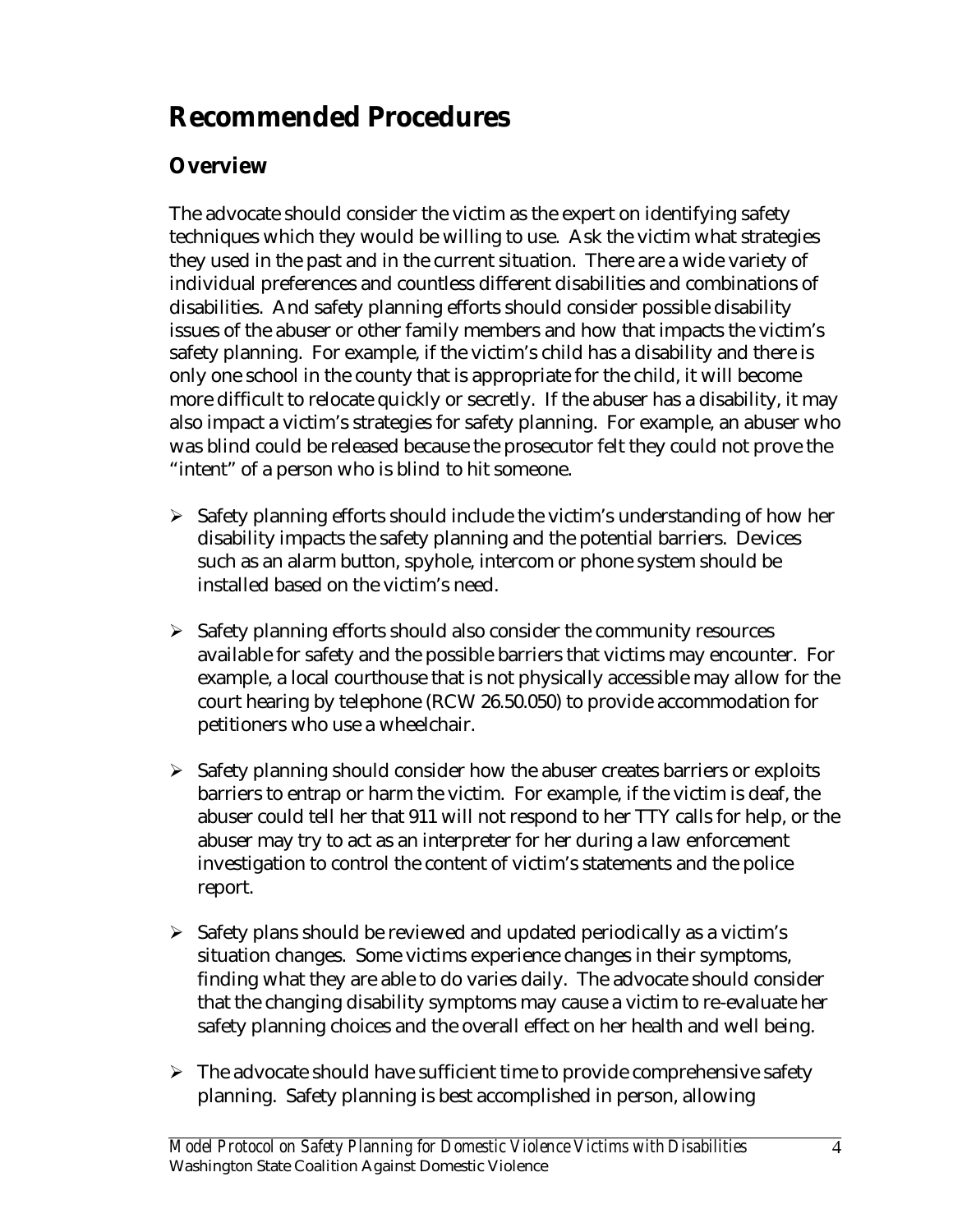opportunity to consider complicated options, while respecting the pace of communication and needs of the victim.

- > Safety planning information should be presented in clearly understood language with materials available in alternate formats. For example, safety planning questions and information can be communicated through role play, pictures, calendars, diagrams or use of an interpreter as appropriate. Additionally, safety planning skills may need to be practiced and discussed repeatedly until a victim feels comfortable with the plan.
- $\triangleright$  Safety plan efforts should consider how other service providers and disability resources interact with the victim and her abuser. The victim's abuser may also have a disability and receive services from the same agency. Advocates should look out for the sharing of information that violates the victim's confidentiality and creates (intended or unintended) alignment with the abuser. If both the victim and the abuser share the same caseworker, it is best to request a separate caseworker be given to each person. Additionally, when you arrange for a personal care attendant, reader or interpreter, check with the victim to ensure that the service person fits their needs and is not aligned with the abuser.
- $\triangleright$  Safety planning efforts should include knowledge of the possible legal remedies available under RCW 74.34 Abuse of Vulnerable Adults and RCW 74.34.110 Protection of Vulnerable Adults -Petition for protective order. Under RCW 74.34.110, a legally defined "vulnerable adult" may initiate and seek relief from abandonment, abuse, financial exploitation or neglect by filing a petition for a protection order in Superior Court. Under RCW 74.34.150, the Department of Social and Health Services may seek relief on behalf of and with the consent of any vulnerable adult by filing a petition for a protection order in Superior Court.

## **Responding In a Crisis**

- $\triangleright$  The primary goal of locating a safe place remains true for all victims. The advocate will want to quickly find out:
	- What is the individual experiencing?
	- What does she fear and how does her disability impact the situation?
	- What specific tasks are problematic in reaching safety and what accommodations are available to reduce or eliminate these concerns?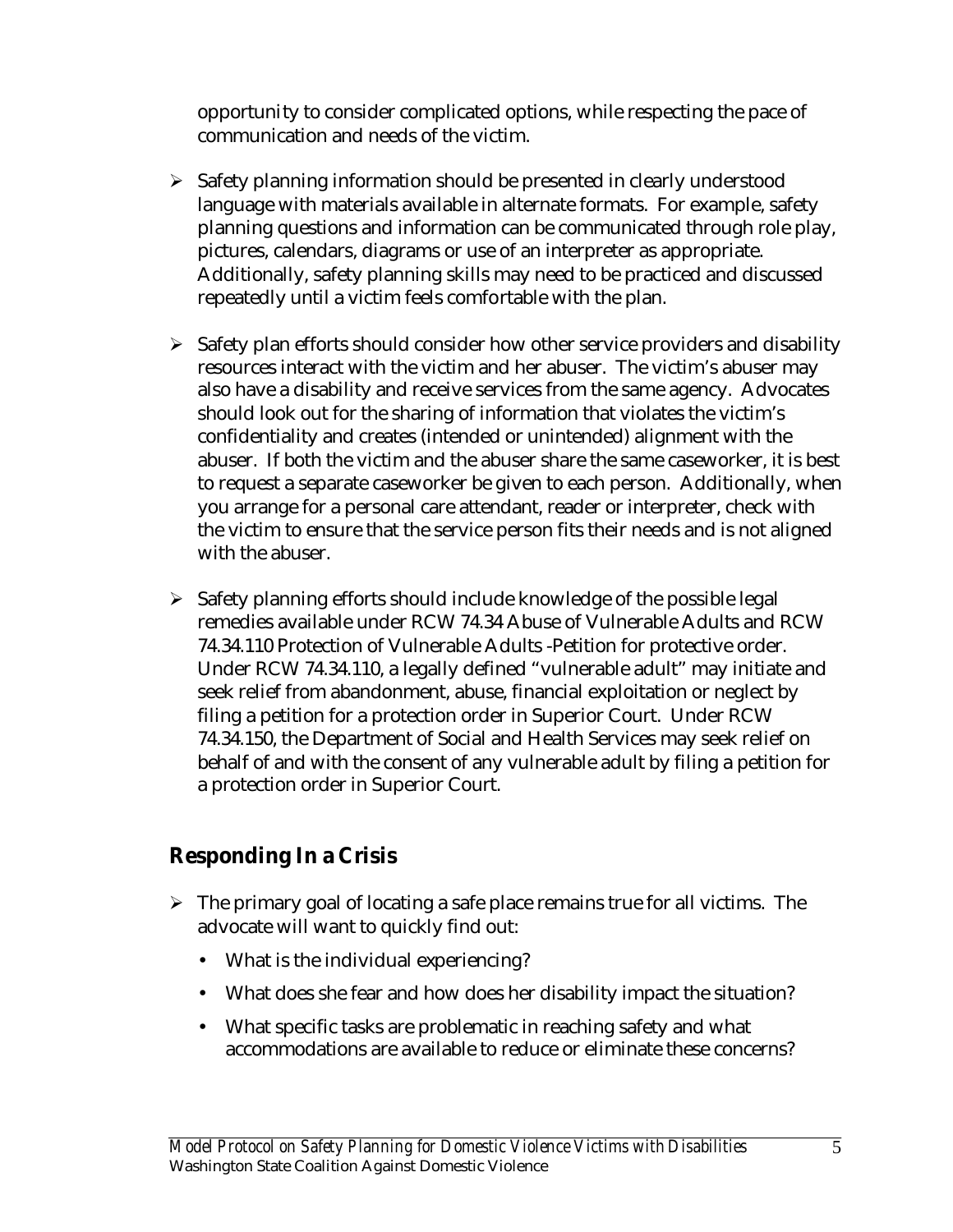• Is the support services staff that the victim works with allied with the abuser?

The advocate then needs to evaluate the effectiveness of existing accommodations and determine if other strategies are needed.

- $\triangleright$  Crisis personal attendant services and interpreter information should be available for your program to contact as needed for emergency services.
- $\triangleright$  If your agency provides transportation to victims seeking safe shelter, accessible crisis transportation should also be available. Additionally, check with your local law enforcement for accessible transportation arrangements. For example, in some locations, the police cannot arrest an abuser in a wheelchair because there is no accessible transportation or holding facility.

## **Responding When There Is Time to Plan and Prepare**

- $\triangleright$  Develop a contingency plan with the victim that includes:
	- A plan for calling 911 from home or in the shelter.
	- Quick access to critical information that she may need in a crisis.
	- Housing options that are accessible for the victim's disability.
	- Involving caseworkers and other appropriate support staff and involving them in the preparation as necessary.
- $\triangleright$  Along with other things to gather and have available for escape, the victim should consider including:
	- Spare batteries and back-up assistive devices or information on how to get replacements for the device if it is damaged.
	- Instructions for use of technical equipment.
	- Medications, medical information and medic alert systems.
	- Phone numbers of emergency medical and support personnel as needed.
	- Social Security award letter/payee information or other benefit information.
	- Supplies for service animals.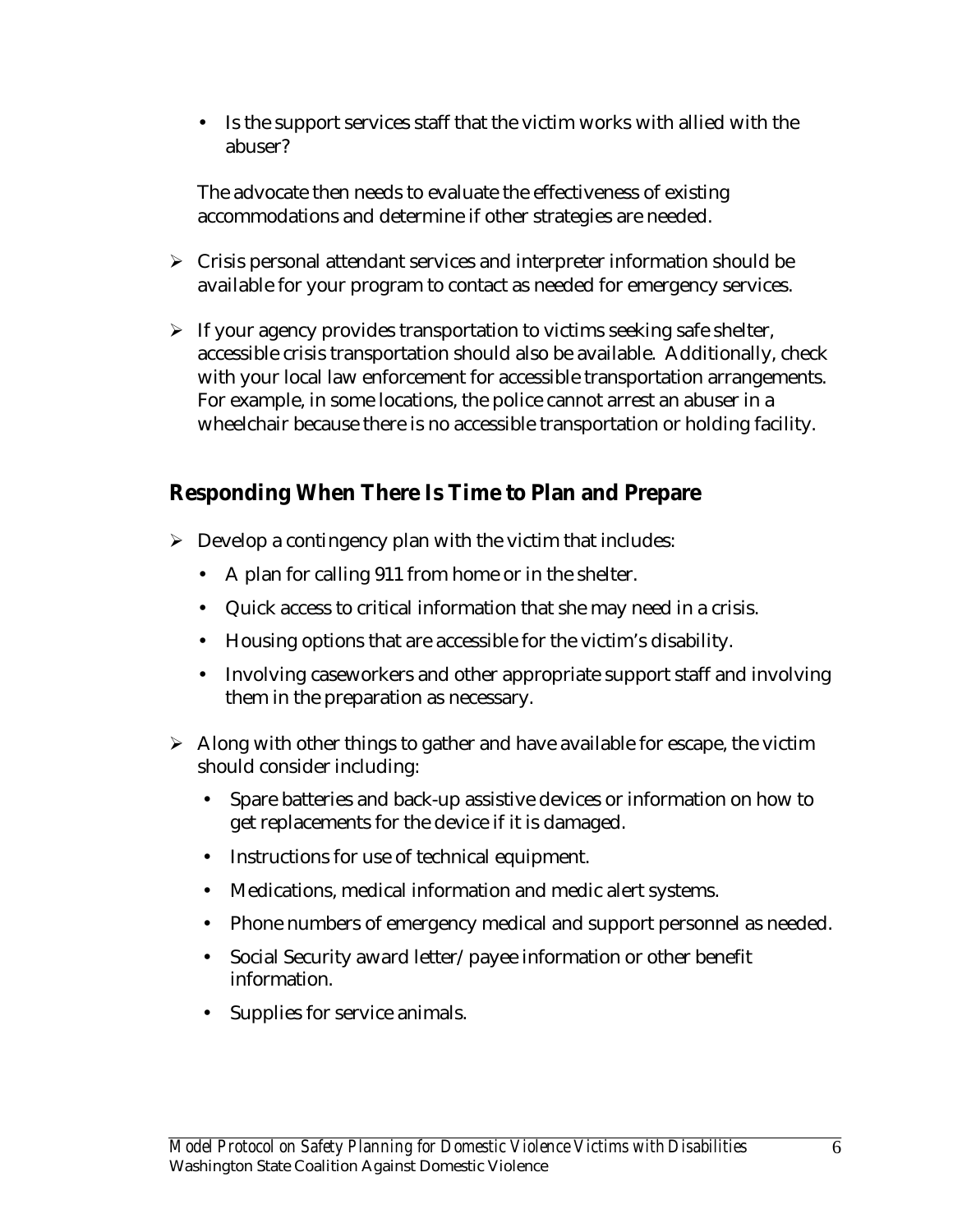## **Specific Issues Facing Victims with Disabilities In Safety Planning**

Each person is an individual with individual preferences and accommodation needs. Most victims with disabilities will be able to quickly state their preferred methods for accomplishing a task. Rely on their creativity and knowledge while providing them with safety and domestic violence information.

However, some victims may not know which accommodations work best for themselves yet, and are unable to identify solutions applied to safety. There are many reasons a victim may need an advocate to help suggest safety strategies. An abuser could have misinformed them about system resources available or isolated the victim by taking advantage of barriers in society. A victim's disability could have been caused by the abuse, meaning the victim may not have had time to develop alternative methods for the functions of daily living.

An advocate should be prepared with some basic awareness about available safety planning strategies and begin to imagine how a victim with a disability might perform a specific task necessary for safety. Advocates can't know every detail about every type of disability, but should be able to envision basic functions involved in safety planning and start to explore how issues of disability might affect those safety planning functions.

The following are very general issues for the advocate and victim to consider when planning for safety. An advocate should not make assumptions about an individual victim when using the following information. These basic categories are presented to assist the advocate in thinking of the various ways victims accomplish safety planning every day. Also, you will find that many people with disabilities fit into more than one of the categories listed below.<sup>4</sup>

*Please note that these categories are not meant to be an all-inclusive listing of points to consider for safety, as each victim's needs are unique.*

#### **VICTIMS WITH COGNITIVE DISABILITIES**

#### Safety Issues

 $\overline{a}$ 

 $\triangleright$  The range of capabilities of people with cognitive disabilities is probably greater than in any other disability group. And yet, this is a disability about which the general public has great apprehension and misunderstanding. People with mental retardation may be overprotected and discouraged from

<sup>&</sup>lt;sup>4</sup> See Appendix: "Skill Sets an Individual May or May Not Have for Enhancing Safety" for additional information in developing safety planning strategies.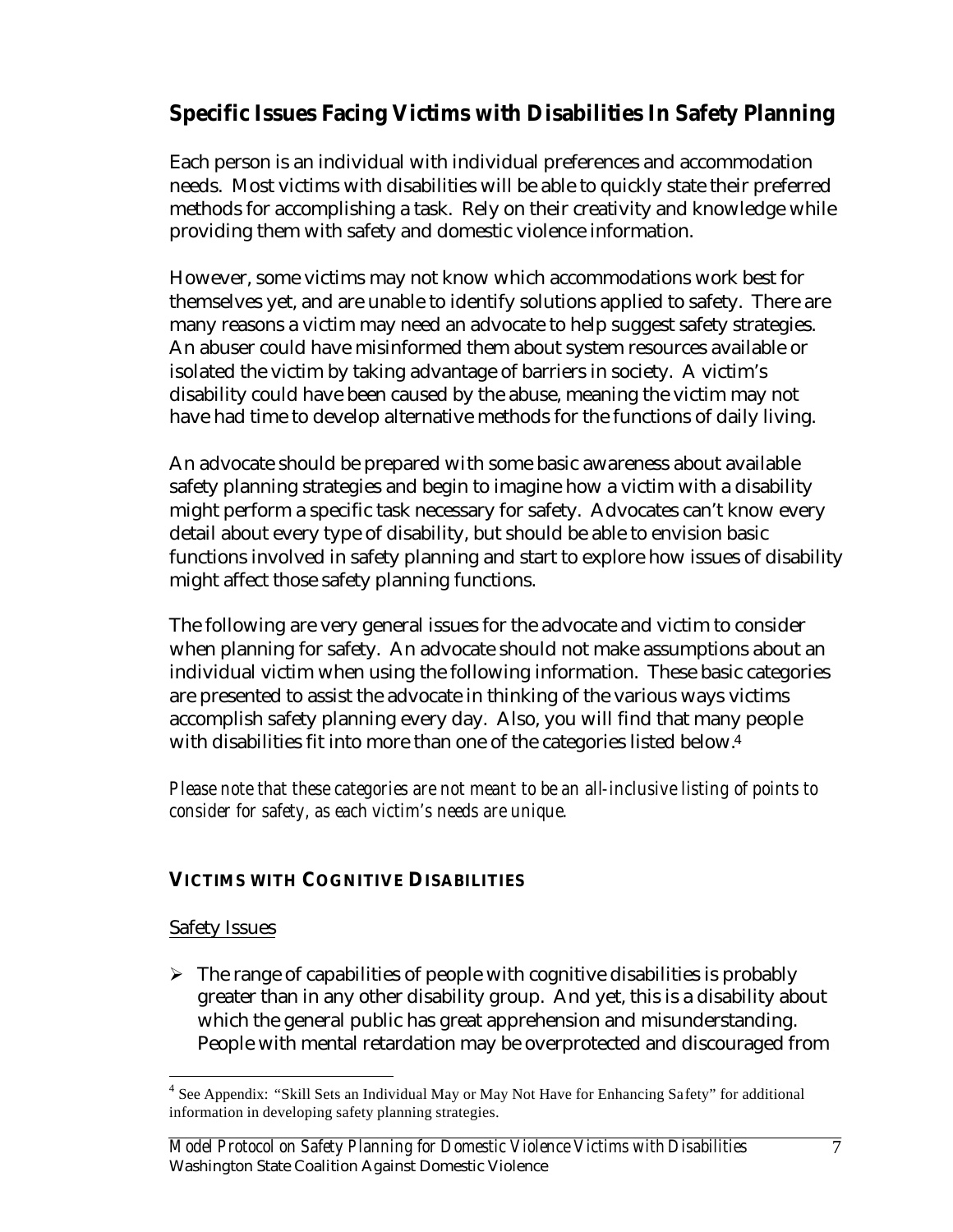exploring the world or interacting with others. Often people with mental retardation have been limited to segregated services and programs, and may have issues with language, learning, mobility and capacity for independent living.

 $\triangleright$  Many individuals with cognitive disabilities have been taught to comply with authority at all times using behavior reinforcement techniques and this can impact the victim's ability to identify options for safety.

#### Possible Safety Solutions

- $\checkmark$  Safety planning sessions frequently reviewed and discussed over time.
- $\checkmark$  Arrange for shelter that does not have to be kept confidential to support a victim who is not able to maintain confidentiality.
- $\checkmark$  Ask for a guardian ad litem to be assigned to victims when appropriate.
- $\checkmark$  Be aware of resources available under Adult Protective Services.
- $\checkmark$  In group living situations, develop strategies with appropriate parties to allow for monitoring and dual oversight of the resident's safety at all times. Oversight strategies planned to ensure the safety of residents should maintain the independence and autonomy of the victim.

#### **DEAF, DEAF-BLIND AND HARD OF HEARING VICTIMS**

#### Safety Issues

- $\triangleright$  The Deaf community is diverse. Not all Deaf individuals use sign language or even the same kind of sign language. Some Deaf individuals may have difficulty reading and understanding complex documents due to syntax problems. Ask the person what method of communication is preferred.
- $\triangleright$  Nationally, the Deaf community is a tightly knit community and it is not uncommon for one person's crisis to be common knowledge across the country within days. The Deaf community has many shared social events and services and it may be hard for a Deaf victim to remain hidden long-term.
- $\triangleright$  There are many different types of Deaf-Blindness. Some individuals grow up Deaf and later become blind and some individuals are completely opposite in their functioning having grown up blind and later becoming deaf. There are several different kinds of close visual and tactile communication methods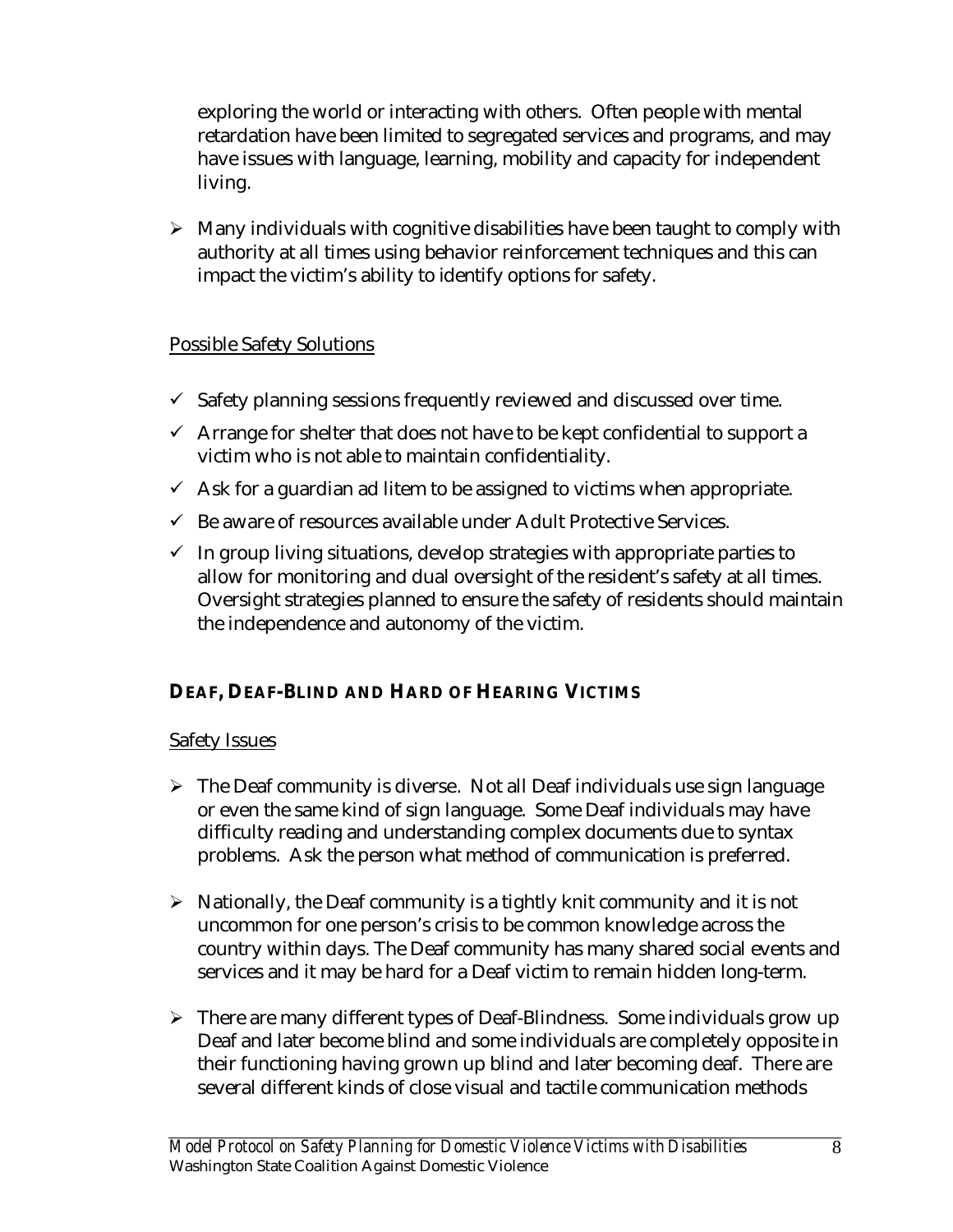available for use. In an emergency situation, you can try "writing" letters in the palm of the victim's hands to communicate until the interpreter arrives.

 $\triangleright$  Advocates should be aware that the Washington state TTY relay system will transmit all phone numbers to any caller ID, *regardless of whether your phone number is blocked or not*. Do not use the TTY relay to place a call from a confidential phone number. This is also true for the nationwide 711 TTY relay service phone number.

#### Possible Safety Solutions

- $\checkmark$  Because the Deaf community is a very small community spread worldwide, it is always best to check with the victim first before using any specific services for the Deaf. The domestic violence program should have emergency interpreters' phone numbers readily available and ask the victim and the interpreter service if they work with or for the abuser.
- $\checkmark$  Erase memory on the TTY machine after a confidential conversation. The TTY has a computer chip that retains previous phone calls in its memory. If a caller is leaving the TTY behind, the abuser can find out where the victim went by reading your crisis phone conversation on the TTY memory.
- $\checkmark$  You cannot tell the identity, gender or attitude of a person talking on the TTY. For example, some abusers have pretended to be victims using the TTY to try and gain information. Set up a code word between you and the victim in order to verify with whom you are speaking.
- $\checkmark$  Suggest that the victim save an outgoing message to 911 typed into her TTY memory so that she can quickly ask for emergency police response. The message should include her address and any court order numbers.
- $\checkmark$  Abusers often damage TTY machines to prevent the victim from communicating with others. The State Office for the Deaf and Hard of Hearing provides TTYs to Deaf residents of Washington State on a reduced fee basis depending on income.
- $\checkmark$  Flashing lights and vibrating pagers can be connected to a motion detector, alarm system, doorbell or other device to improve a victim's safety. For example, a "baby crying" monitor alarm makes a light flash when it hears loud noises.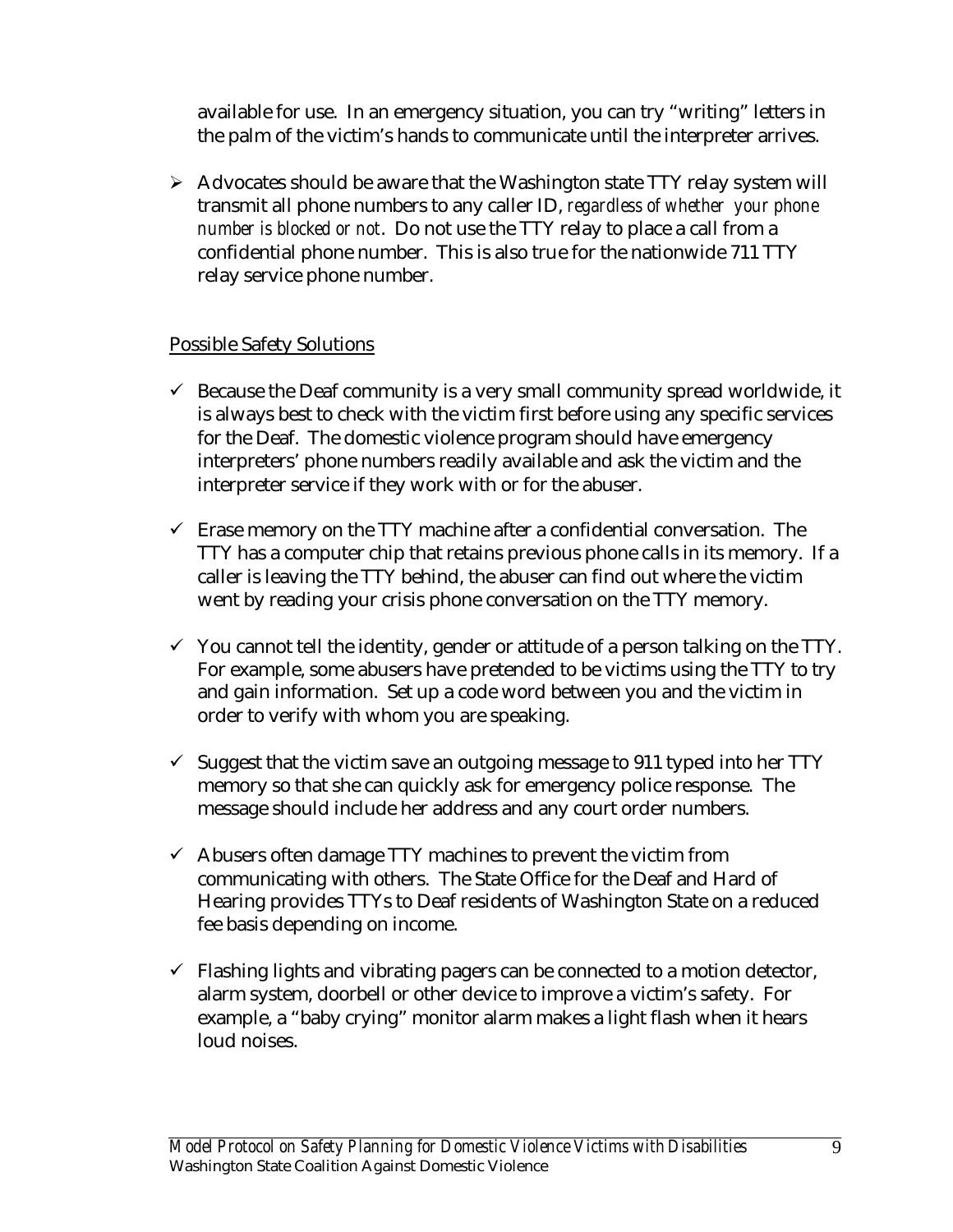$\checkmark$  If the victim has a speech disability but does not use a TTY or other specialized phone, have someone record a message (giving name, address, and other pertinent information) for the victim to use in a tape recorder next to the phone.

#### **VICTIMS WITH HIDDEN DISABILITIES**

#### Safety Issues

- $\triangleright$  This category could include disabilities already mentioned or disabilities such as HIV, AIDS, epilepsy and other seizure disorders, asthma, substance abuse<sup>5</sup> or specific learning disabilities or traumatic brain injury.
- $\triangleright$  Difficulty in breathing: Many different substances, including pollen, dust or chlorine may be responsible for the constriction of the air passages that is symptomatic of asthma. Stress may also be a factor in causing constriction and difficulty with breathing.
- $\triangleright$  People with diabetes who take insulin either orally or by injection may be subject to insulin shock brought on by exercise, stress, an overdose of insulin or too little food. Too much sugar in the blood and not enough insulin may result in a diabetic coma.
- $\triangleright$  An individual's seizure threshold may be influenced by many factors such as emotional upsets, bodily discomfort, stress, hunger, fatigue or changes in medication.
- $\triangleright$  People who have learning disabilities sometimes find it difficult to understand others or to read non-verbal cues.

#### Possible Safety Solutions

 $\overline{a}$ 

 $\checkmark$  Discuss with the victim her pattern of stress-related illness and help her identify signals that her symptoms may be increasing. Ask the victim to tell you about her methods for quickly responding in stressful situations.

<sup>5</sup> See *Model Protocol for Working with Battered Women impacted by Substance Abuse* by Lupita Patterson for the Washington State Coalition Against Domestic Violence, Seattle, WA, 2003. Substance misuse and addiction will not be addressed in this protocol. Contact the Coalition's Seattle office at 206-389-2515 ext.100 for a copy of the protocol.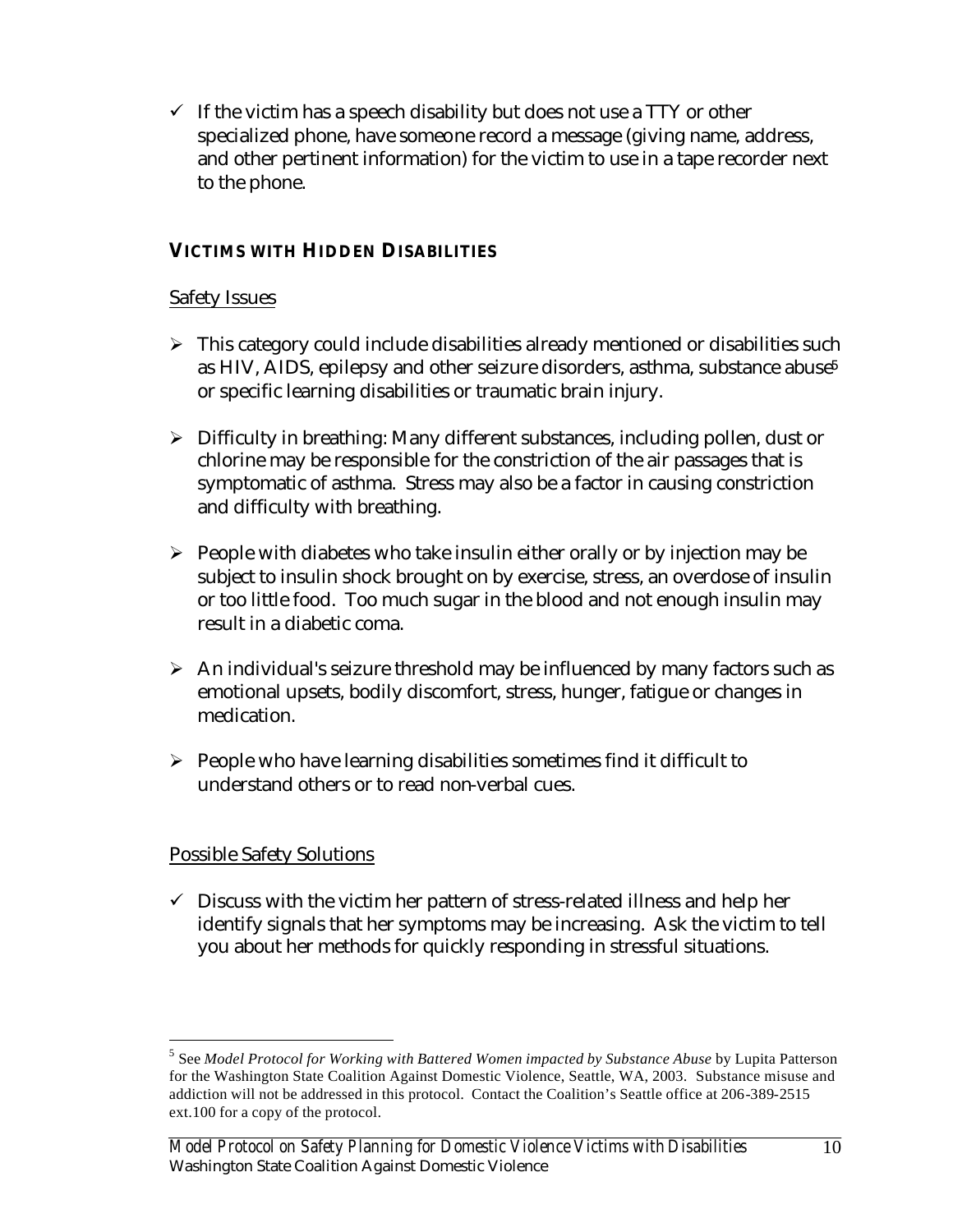$\checkmark$  Figure out where to get information about specific disabilities and be ready to apply it to the victim's situation. For example, advocates for people with learning disabilities have developed websites with helpful techniques an advocate can use for safety planning activities while increasing their understanding of a victim's process for learning and retaining information.

#### **VICTIMS WITH MENTAL HEALTH DISABILITIES**

#### Safety Issues

- $\triangleright$  Mental illnesses typically are recurring, ongoing conditions that do not follow a regular pattern of development and outcome. Societal discrimination and system resource barriers are extreme in some cases. The abuser may use the victim's mental health history to discredit a disclosure of abuse. Some abusers have manipulated mental health systems, resulting in confinement of the victim in a mental health institution.
- $\triangleright$  It is important to realize that people with certain psychiatric diagnoses have often developed patterns of relating with others that make relationships difficult to initiate and maintain. Community resources available for these individuals may be significantly less accessible for this reason.
- $\triangleright$  Dissociated or fragmented thoughts and an inability to process information may affect a victim's ability to recognize and avoid danger as well as her ability to participate in the criminal justice system response. Ask for a guardian ad litem who has training in domestic violence and mental health issues as appropriate.
- $\triangleright$  A high percentage of adults diagnosed with serious mental illness have an extensive history of childhood physical or sexual abuse. It can be helpful to provide basic information to this victim regarding flashbacks and memory triggers to traumatic experiences.
- $\triangleright$  The abuser may tamper with medications as an abuse tactic against the victim.

#### Possible Safety Solutions

 $\checkmark$  Many individuals are able to identify their memory triggers and are willing to work to avoid these situations.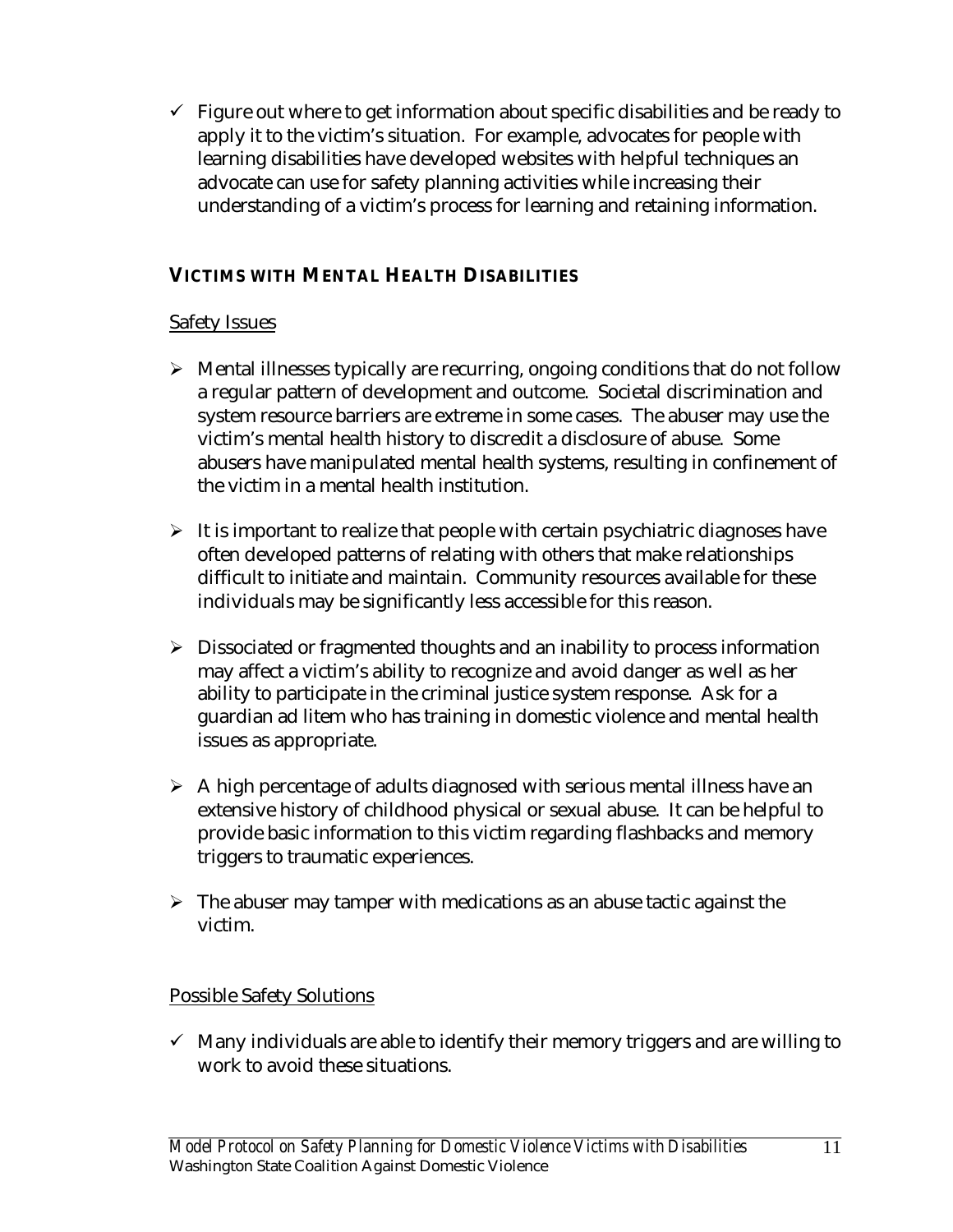- $\checkmark$  Recognize that while a victim's statements regarding her abuse experience may not parallel the advocate's understanding, the abuse is causing the victim to seek out domestic violence services. Willingness to start an ongoing safety discussion with a victim will bring out more information, help advocates recognize abuse patterns and build the victim's trust of the domestic violence program.
- $\checkmark$  Have a consultant available who understands both domestic violence and mental health issues to brainstorm specific situations. Community collaboration with the local mental health provider network can provide a forum for cross-training and support across service systems.
- $\checkmark$  Support the victim by developing creative ways to provide personal information and history in a crisis. Identifying a person or a system that has information about the victim's personal history and abuse chronology and is willing to assist the victim in explaining their situation in a crisis is sometimes helpful.
- $\checkmark$  An advocate can strategize to securely lock up medications or limit the weekly or daily amounts of medication the victim has. Encourage and facilitate frequent contact between the victim and providers who can monitor medicines and understand the victim's safety planning needs.

#### **VICTIMS WITH MOBILITY DISABILITIES**

#### Safety Issues

- $\triangleright$  There is a wide range of physical abilities among those who use wheelchairs or other assistive devices. Some people do not use wheelchairs exclusively and may also use canes, leg braces or nothing at all for brief periods of time.
- $\triangleright$  When giving directions to a person, consider distance, weather conditions and physical obstacles such as stairs, curbs, steep hills and other possible transportation barriers.
- $\triangleright$  Some folding wheelchairs have arm pieces or leg braces that can be removed and used as a weapon by the abuser.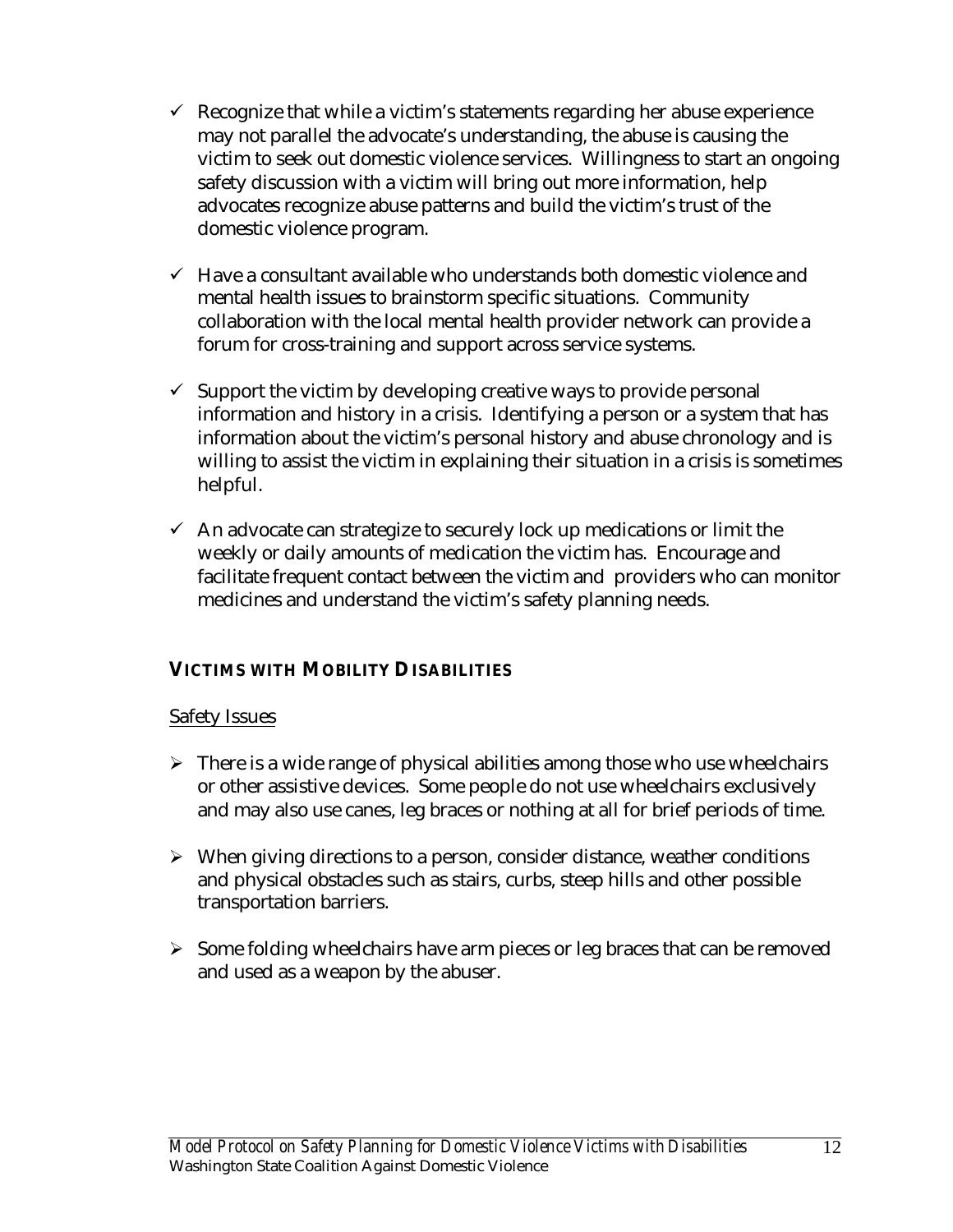#### Possible Safety Solutions

- $\checkmark$  Phones with large buttons, universal fire and police symbols, speed dials, receiver holders, headsets and email-to-phone systems are sometimes helpful.
- $\checkmark$  When the victim needs immediate help and must use a phone that is monitored or controlled by the abuser, it may be helpful to develop a prearranged code word or designated illness that communicates to the provider that the victim is in a crisis situation.
- $\checkmark$  Alert buttons can be purchased with 24-hour monitoring services and used to request help from anywhere within the home.
- $\checkmark$  It is important that people with limited mobility stay as close to the pathway to safety as possible. A victim could consider sleeping on the ground floor of a multi-story residence, making escape easier. Have a telephone installed near where the victim sleeps.
- $\checkmark$  Safety items all should be within reach of the victim. For example, put the front door spyhole at the eye level of the person who will be using it.
- $\checkmark$  Many 911 call centers store information in their database that is instantly available to the 911 call receivers on a computer screen. When a person with a disability calls in an emergency, it is possible to retrieve past information that would assist law enforcement response. As a safety planning strategy, review with the victim the specific disability-related information that would be helpful to provide to 911 call receivers in an emergency situation.
- $\checkmark$  As a safety planning strategy, people who routinely use personal care attendants can learn techniques for screening personal care attendants during the hiring process and have emergency replacement caregivers available.
- $\checkmark$  When strategizing with the victim, ask about the personal care tasks the abuser is responsible for and if abuse has occurred during the care. For example, if the abuser is responsible for bathing the victim, an advocate may ask questions about the tactics of abuse or neglect that occurred during the bathing process. The following are some common tasks done by attendants: Cooking, house cleaning, shopping, accompaniment, clerical skills (filing, writing), reading, lifting and transferring, feeding, bathing, bowel and bladder care, dressing and paramedical.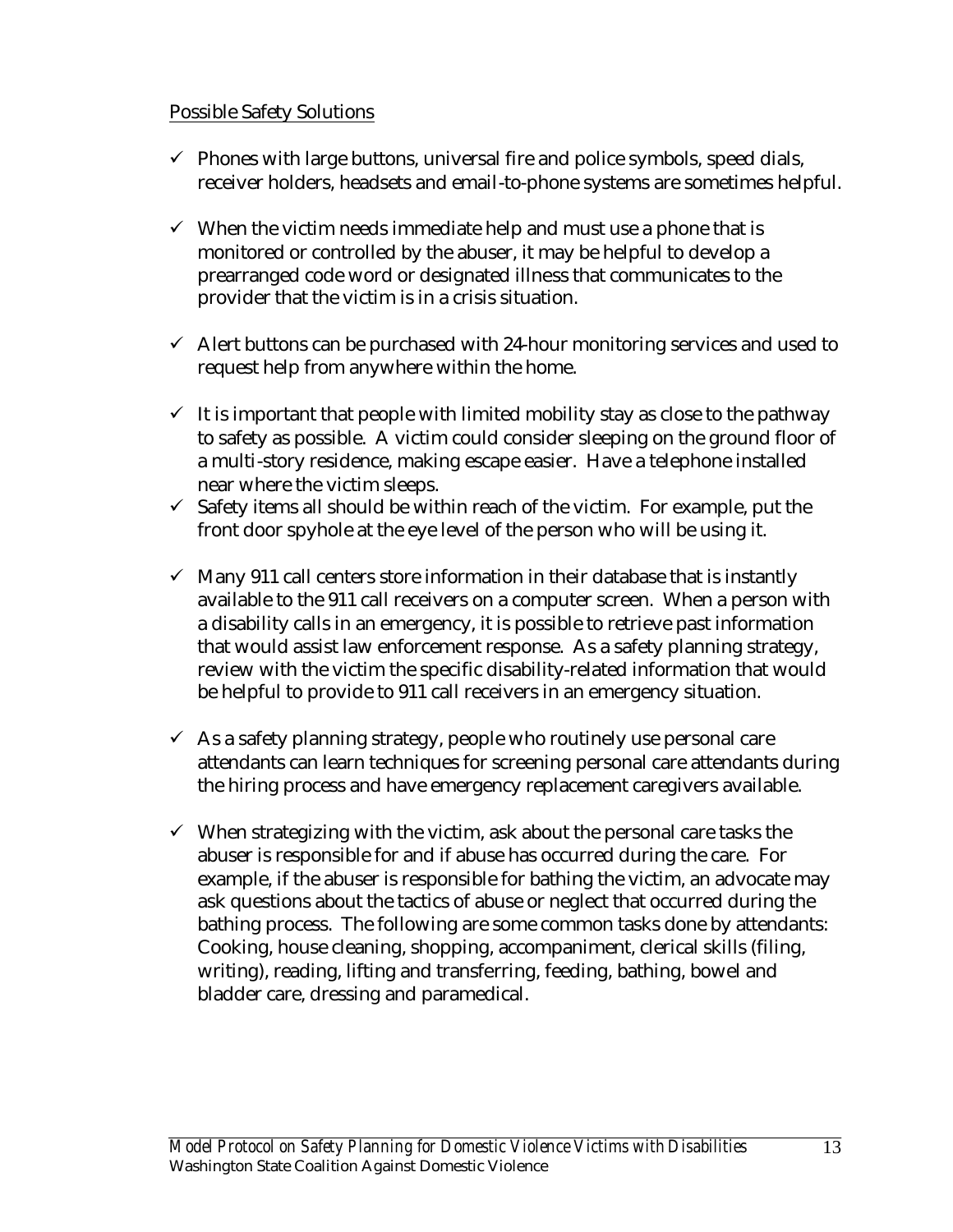#### **VICTIMS WITH BLINDNESS OR LOW VISION**

#### Safety Issues

 $\triangleright$  There are many kinds of visual impairments. People who are described as legally blind may be able to read large print and move about without mobility aids. They may be able to perceive light and darkness, perhaps some colors, or see nothing at all. Some persons who are blind can read Braille, but the majority of people who are blind do not.

#### Possible Safety Solutions

- $\checkmark$  Service dogs can signal the presence of someone they know well and victims can use this as a cue to their surroundings.
- $\checkmark$  Service dogs can serve as an excuse to get out of the house for a walk in a dangerous situation.
- $\checkmark$  Flashing lights, vibrating pagers or fans can be hooked up to a motion detector or alarm system to signal the victim quietly that the alarm has been set off.
- $\checkmark$  Service dogs can be easily trained by a professional to "smile on command." This is effective because a smiling dog looks like they are baring their teeth, getting ready to attack, and could be used as a deterrent for safety.
- $\checkmark$  Be aware of accessible travel routes. You may offer to escort the victim. If your offer is accepted, allow the person to hold your arm and direct rather than pulling them. It is important to let the person control his or her own movements. Verbally describe the area as you travel through it.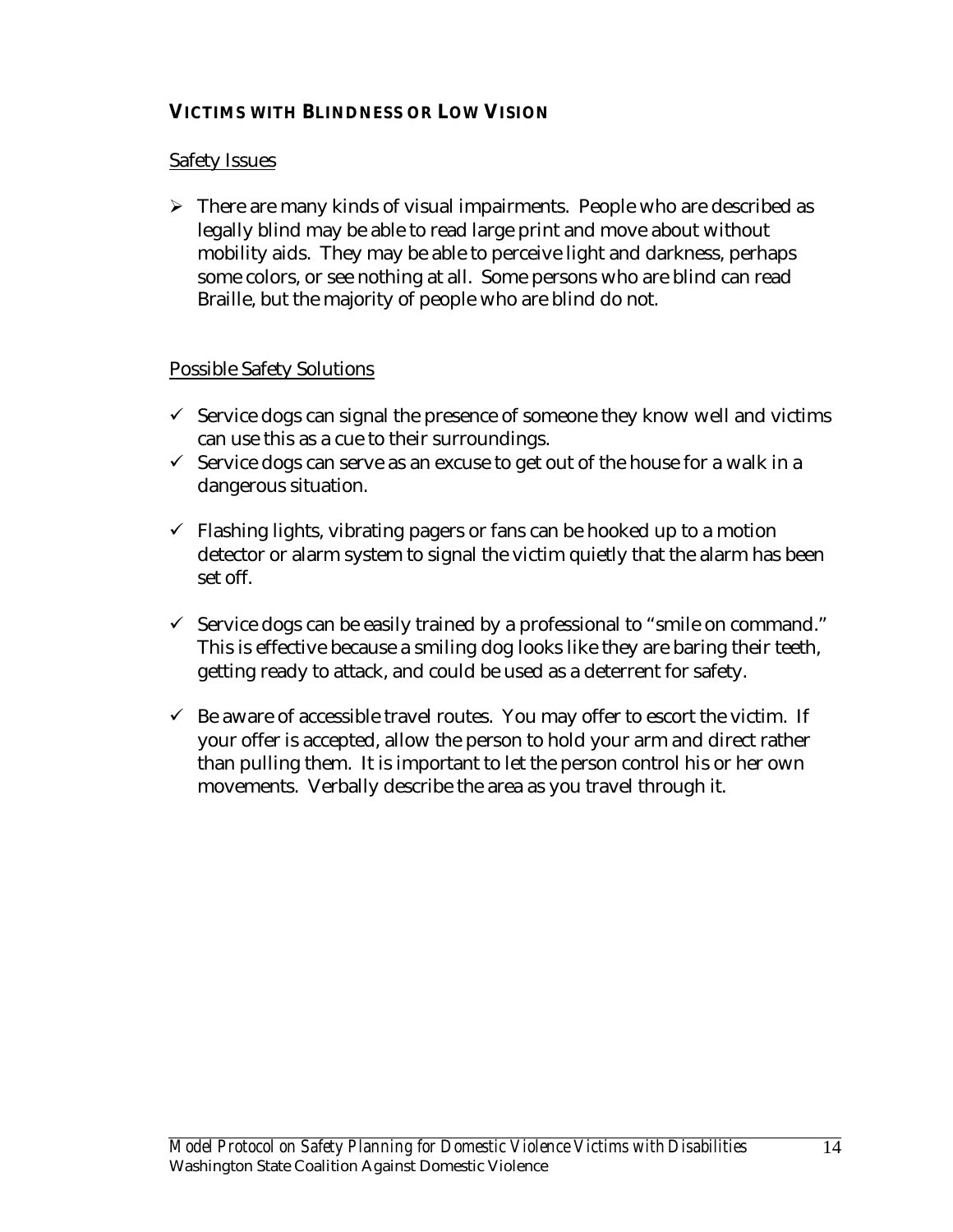# **Appendix**

### **Skill Sets an Individual May or May Not Have for Enhancing Safety**

Listed below are sets of skills that are part of a spectrum of response tactics. A victim with a disability may find that they do not have the same options available for safety because of their disability, lack of information or misinformation, discriminatory experiences or barriers in the community. A victim with a disability may not have had the opportunity, permission or option to use any of the listed skills without suffering further harm or losing autonomy or control over their life. *An advocate should be careful not to assume that an individual has these skills, but to check with the victim if they are in doubt.*

#### **Self-Defense and Escape Skills**

- Ability to say no
- Ability to say no with stern face, appropriate voice tone
- Ability to deceive, keep secrets
- Ability to perceive a strike coming, or ability to move to avoid a strike
- Ability to carry out safety planning
- Mobility with/without a wheelchair
- Ability to leave the house (e.g., could be physical or psychological barriers)
- Partial loss or loss of all skills (e.g., catatonia)
- Ability to use public transportation
- Ability to see alternative solutions to barriers
- Ability to use safety devices
- Strength and stamina of limbs
- Ability to sense where someone is touching, private areas without nerve functioning
- Distance able to travel, accessible pathways of travel to safety
- Dependence level and replacement of devices dependent on for safety
- Short-term and long-term memory
- Concentration, organization and focusing skills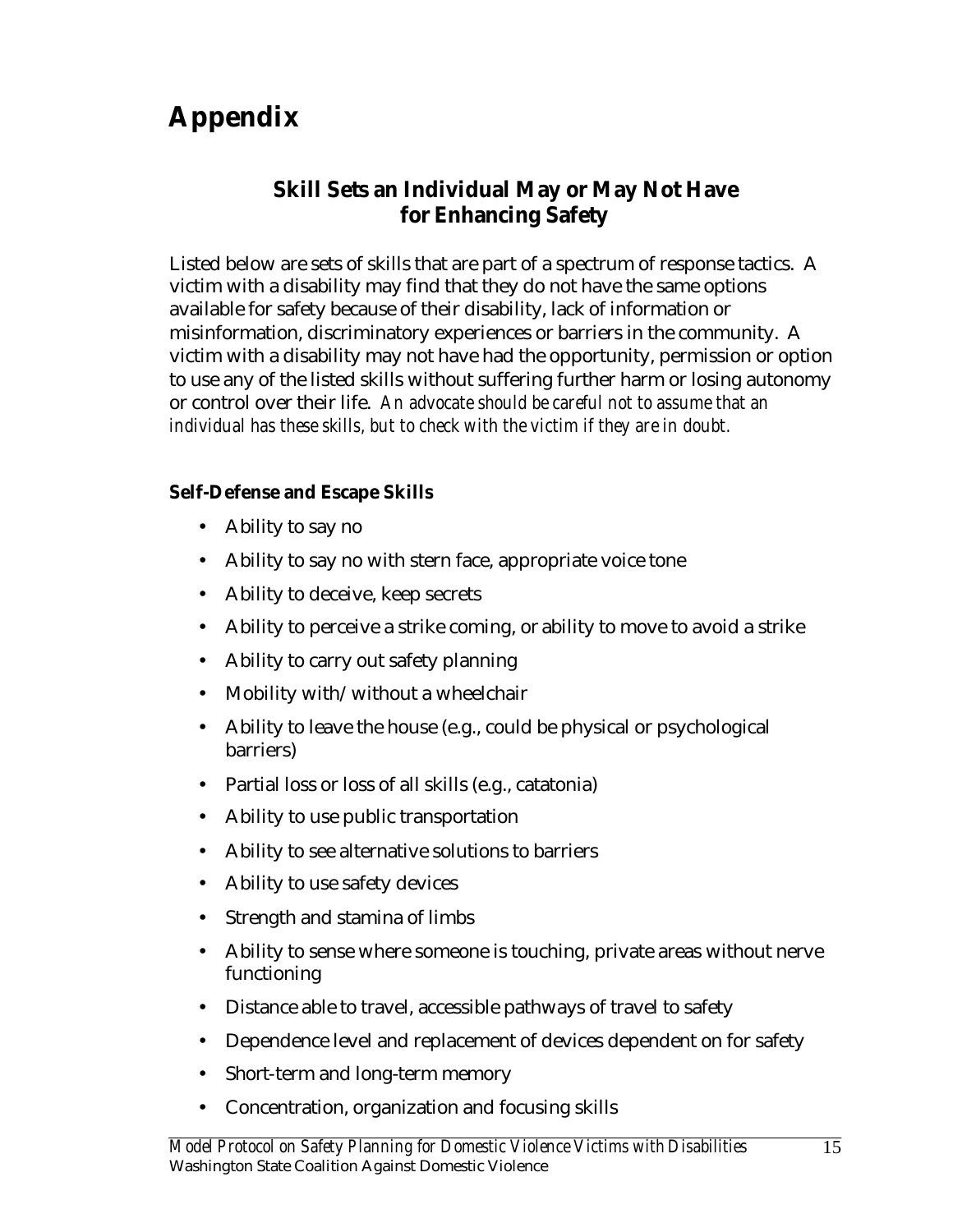- Knowledge about human biology and social mores
- Ability to recognize an emergency

#### **Skills for Using Domestic Violence Support Services and Interacting with Other Systems (such as Criminal Justice System or Social Services)**

- Communication skills, ability to use a phone, ability to call 911
- Ability to use public/pay phone
- Ability to know when to call 911
- Able to communicate quickly / fast responses to questions
- Ability to relate personal history to authority as needed and use shortterm and long-term memory
- Ability to explain events consistently and in time sequence
- Ability to trust and use resources in the community
- Ability to live independently or qualify for support resources
- Have funds available for personal attendant services
- Availability of emergency caretakers
- Reading and writing skills, filling out forms and applications